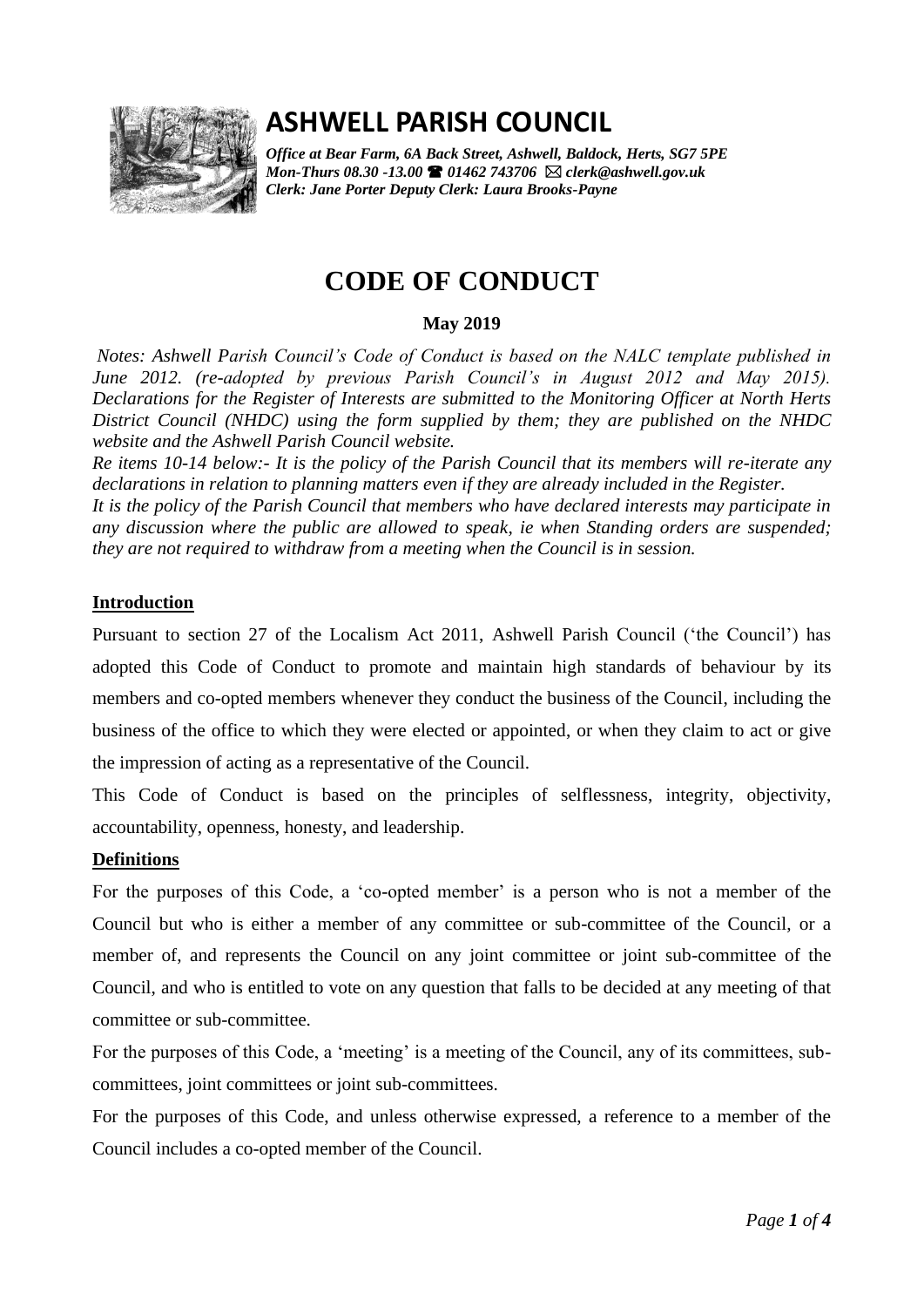#### **Member obligations**

When a member of the Council acts, claims to act or gives the impression of acting as a representative of the Council, he/she has the following obligations.

- 1. He/she shall behave in such a way that a reasonable person would regard as respectful.
- 2. He/she shall not act in a way which a reasonable person would regard as bullying or intimidatory.
- 3. He/she shall not seek to improperly confer an advantage or disadvantage on any person.
- 4. He/she shall use the resources of the Council in accordance with its requirements.
- 5. He/she shall not disclose information which is confidential or where disclosure is prohibited by law.

#### *Registration of interests*

- 6. Within 28 days of this Code being adopted by the Council, or the member's election or the coopted member's appointment (where that is later), he/she shall register interests with the Monitoring Officer.
- 7. Upon the re-election of a member or the re-appointment of a co-opted member, he/she shall within 28 days re-register interests with the Monitoring Officer.
- 8. A member shall register with the Monitoring Officer any change to interests or new interests within 28 days of becoming aware of it.
- 9. A member need only declare the existence but not the details of any interest which the Monitoring Officer agrees is a 'sensitive interest'. A sensitive interest is one which, if disclosed on a public register, could lead the member or a person connected with the member to be subject to violence or intimidation.

#### *Declaration of interests at meetings*

- 10. Where a matter arises at a meeting which relates to an interest the member shall not participate in a discussion or vote on the matter. He/she only has to declare what his/her interest is if it is not already entered in the member's register of interests or if he/she has not notified the Monitoring Officer of it.
- 11. Where a matter arises at a meeting which relates to an interest which is a sensitive interest, the member shall not participate in a discussion or vote on the matter. If it is a sensitive interest which has not already been disclosed to the Monitoring Officer, the member shall disclose he/she has an interest but not the nature of it.
- 12. Where a matter arises at a meeting which relates to an interest he/she may speak on the matter only if members of the public are also allowed to speak at the meeting.
- 13. A member only has to declare his/her interest if it is not already entered in his/her register of interests or he/she has not notified the Monitoring Officer of it or if he/she speaks on the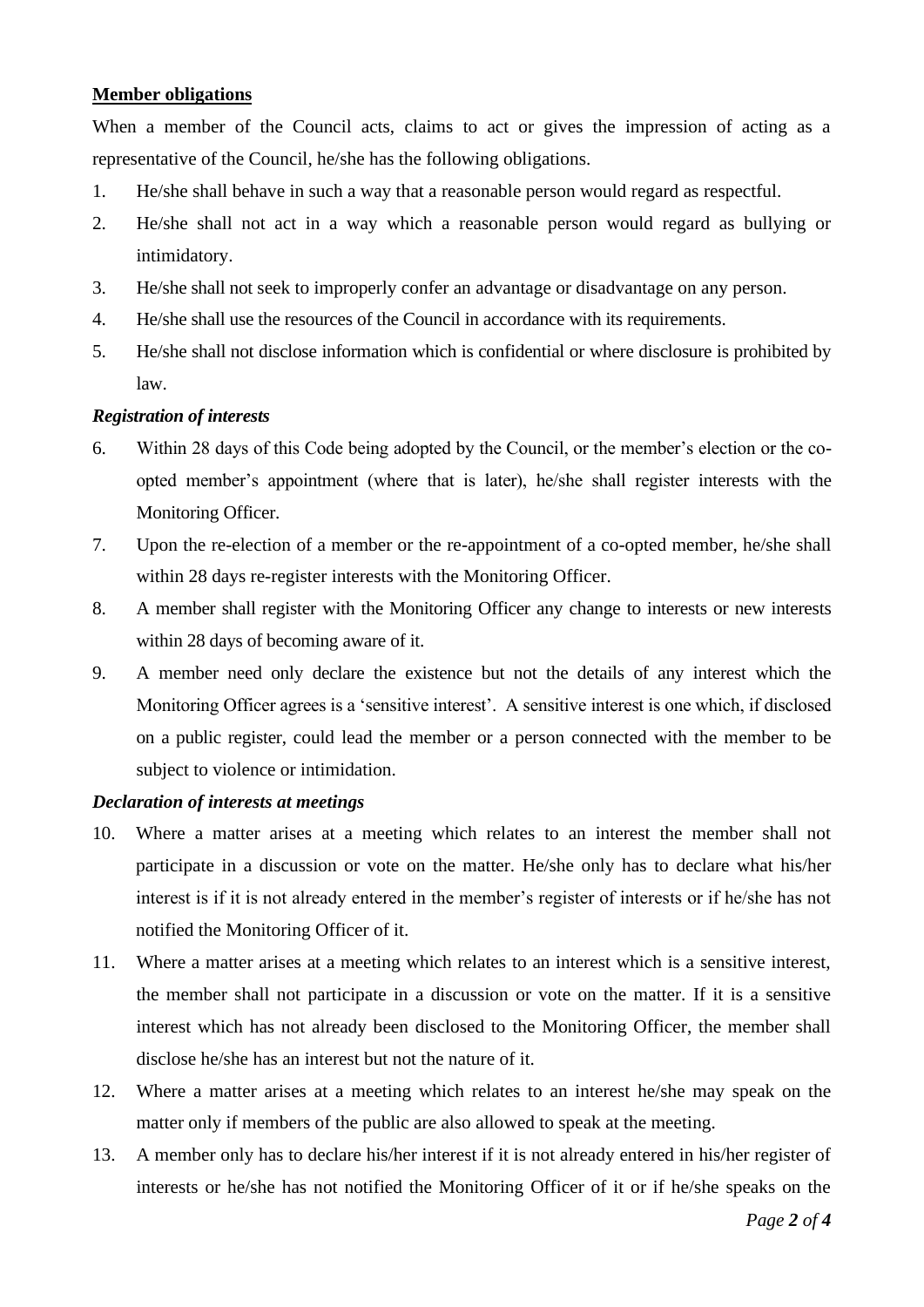matter. If he/she holds an interest which is a sensitive interest not already disclosed to the Monitoring Officer, he/she shall declare the interest but not the nature of the interest.

14. Where a matter arises at a meeting which relates to a financial interest of a friend, relative or close associate, the member shall disclose the nature of the interest and not vote on the matter. He/she may speak on the matter only if members of the public are also allowed to speak at the meeting. If it is a 'sensitive interest' the member shall declare the interest but not the nature of the interest.

#### **Dispensations**

15. On a written request made to the Council's proper officer, the Council may grant a member a dispensation to participate in a discussion and vote on a matter at a meeting even if he/she has an interest if the Council believes that the number of members otherwise prohibited from taking part in the meeting would impede the transaction of the business; or it is in the interests of the inhabitants in the Council's area to allow the member to take part or it is otherwise appropriate to grant a dispensation.

| <b>Subject</b>                                          | <b>Description</b>                                                                                                                                                                                                                                                                                                                                                                              |
|---------------------------------------------------------|-------------------------------------------------------------------------------------------------------------------------------------------------------------------------------------------------------------------------------------------------------------------------------------------------------------------------------------------------------------------------------------------------|
| Employment, office,<br>trade, profession or<br>vocation | Any employment, office, trade, profession or vocation carried on for profit<br>or gain.                                                                                                                                                                                                                                                                                                         |
| Sponsorship                                             | Any payment or provision of any other financial benefit (other than from<br>the Council) made to the member during the 12 month period ending on<br>the latest date referred to in paragraph 6 above for expenses incurred by<br>him/her in carrying out his/her duties as a member, or towards his/her<br>election expenses.                                                                   |
|                                                         | This includes any payment or financial benefit from a trade union within<br>the meaning of the Trade Union and Labour Relations (Consolidation) Act<br>1992.                                                                                                                                                                                                                                    |
| Contracts                                               | Any contract made between the member or his/her spouse or civil partner<br>or the person with whom the member is living as if they were spouses/civil<br>partners (or a firm in which such person is a partner, or an incorporated<br>body of which such person is a director* or a body that such person has a<br>beneficial interest in the securities of*) and the Council —                 |
|                                                         | (a) under which goods or services are to be provided or works are to be<br>executed; and                                                                                                                                                                                                                                                                                                        |
|                                                         | (b) which has not been fully discharged.                                                                                                                                                                                                                                                                                                                                                        |
| Land                                                    | Any beneficial interest in land which is within the area of the Council.<br>'Land' excludes an easement, servitude, interest or right in or over land<br>which does not give the member or his/her spouse or civil partner or the<br>person with whom the member is living as if they were spouses/civil<br>partners (alone or jointly with another) a right to occupy or to receive<br>income. |

## **DISCLOSABLE PECUNIARY INTERESTS**